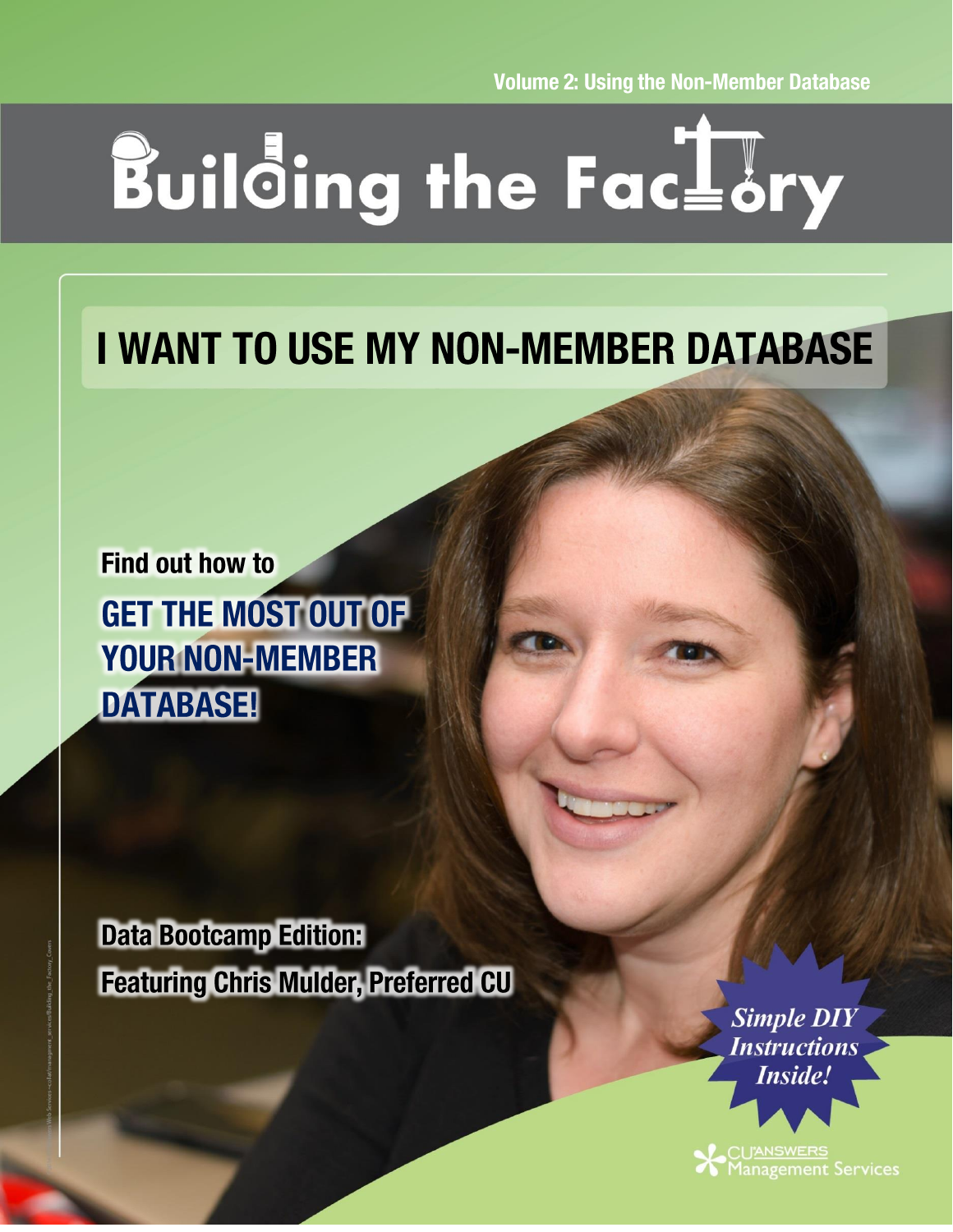## **Building the Factury**

## **Vol. 2: Using Non-Member Data to Gain New Members, Checking Accounts and Loans**

This document and the following volumes are intended to give a credit union a complete road map to execute a marketing campaign. This road map will take the user from the very beginning point all the way through to the end of the process and the evaluation of the campaign. This design will contain all the steps necessary to create the campaign, the steps to follow through to the end using the referenced CU\*BASE options to mine the data and track the campaign's success.

## **What is the Campaign?**

We currently have a database full of information for near members. This data could be from indirect loans, beneficiaries, or those who applied for membership online, but never completed the process of becoming an official credit union member. Many of us have tried doing some direct mailings to nonmembers from a purchased list. The problem with those lists is we may or may not be a familiar name to them. Why not access a database that has household information for near members, who have already had some sort of interaction with your credit union? This campaign will allow you to reach out to potential members to attain new memberships, checking account, loans, or whatever you would like to market.

### **How Do I Find the Target Group?**

- 1. To create your mailing list you will need to access Query. Shortcut MNQURY option #1 for Build a Custom Report or Query. Option: 1 = Create
	- a. Choose File:
		- i. MSNONMBR from FILEXX (nonmember profile information)
		- ii. MSHIST (Closed membership master)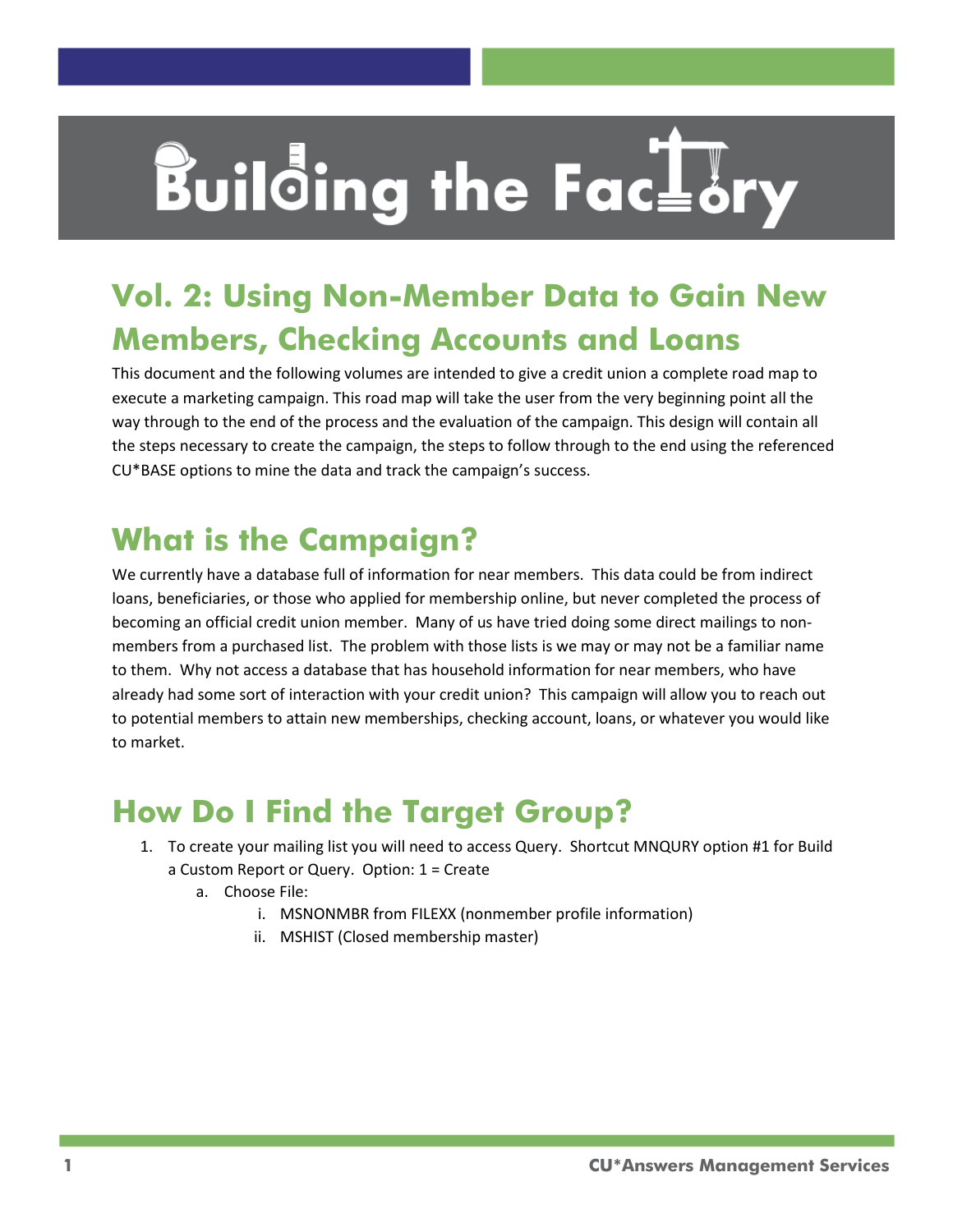| <b>Specify File Selections</b> |                                    |                                                         |          |  |  |
|--------------------------------|------------------------------------|---------------------------------------------------------|----------|--|--|
|                                |                                    | <b>Choose a File</b>                                    |          |  |  |
| File name                      | <b>MSNONMBR</b><br>$\mathcal{Q}$   | (Name of file)                                          |          |  |  |
| Location                       | <b>FILEXX</b><br>$\mathbf{\Omega}$ | (Location where the file is stored - FILExx or QUERYxx) |          |  |  |
| <b>Member</b>                  | $\mathbf{Q}$<br><b>*FIRST</b>      | (Set of data within the file)                           | Optional |  |  |
| Format                         | $\alpha$<br><b>NONMBRR</b>         | (An arrangements of fields within the record)           | Optional |  |  |
| File ID                        | T01                                | (Shortcut name - T01, T02, etc. or A, B, etc.)          |          |  |  |
|                                |                                    | <b>Choose a File</b>                                    |          |  |  |
| File name                      | <b>MSHISTL</b><br>$\Omega$         | (Name of file)                                          |          |  |  |
| Location                       | <b>FILEXX</b><br>$\alpha$          | (Location where the file is stored - FILExx or QUERYxx) |          |  |  |
| <b>Member</b>                  | $\mathbf{Q}$<br><b>*FIRST</b>      | (Set of data within the file)                           | Optional |  |  |
| Format                         | $\mathbf{Q}$<br><b>MSHISTR</b>     | (An arrangements of fields within the record)           | Optional |  |  |
| File ID                        | T <sub>02</sub>                    | (Shortcut name - T01, T02, etc. or A, B, etc.)          |          |  |  |

- b. File Join type = 3/Unmatch Records with primary file. This will remove nonmember records that are attached to closed accounts.
- c. Join Files: T01.NMSSN, EQ=Equal to, T02.SSN

| <b>Specify How to Join Files</b><br><b>Report Builder</b>              |                   |                   |  |  |
|------------------------------------------------------------------------|-------------------|-------------------|--|--|
| Enter criteria that describes which fields these files have in common: |                   |                   |  |  |
| <b>Field Name</b>                                                      | <b>Comparison</b> | <b>Field Name</b> |  |  |
| T01.NMSSN                                                              | $E0 =$ Equal To   | <b>T02.SSN</b>    |  |  |

2. Choose Records: this is where you have some decisions to make about who you want to target. In this example, we will target all non-members not tied to an open account (this would remove beneficiaries from the list. Depending how you input data on your accounts, the beneficiaries address could be that of the primary account) and those aged 21 to 55 years of age. Other ideas to select from could be zip code, state, age range.

| <b>Select Records</b><br><b>Report Builder</b>                   |                   |                             |                                             |  |
|------------------------------------------------------------------|-------------------|-----------------------------|---------------------------------------------|--|
| Enter criteria to choose which data should appear on the report. |                   |                             |                                             |  |
| Combine<br>(And/Or)                                              | <b>Field Name</b> | Comparison                  | <b>Criteria</b><br>(Field, #, 'Text', etc.) |  |
|                                                                  | <b>NMDTOPN</b>    | Equal To<br>$\checkmark$    | 0                                           |  |
| <b>AND</b><br>$\checkmark$                                       | T01.NMBRTHYR      | Between and<br>$\checkmark$ | 1961 1995                                   |  |

3. Choose Fields: this is where you can select the data you want in your list. Ideas of what to include are: name, address, age and phone number.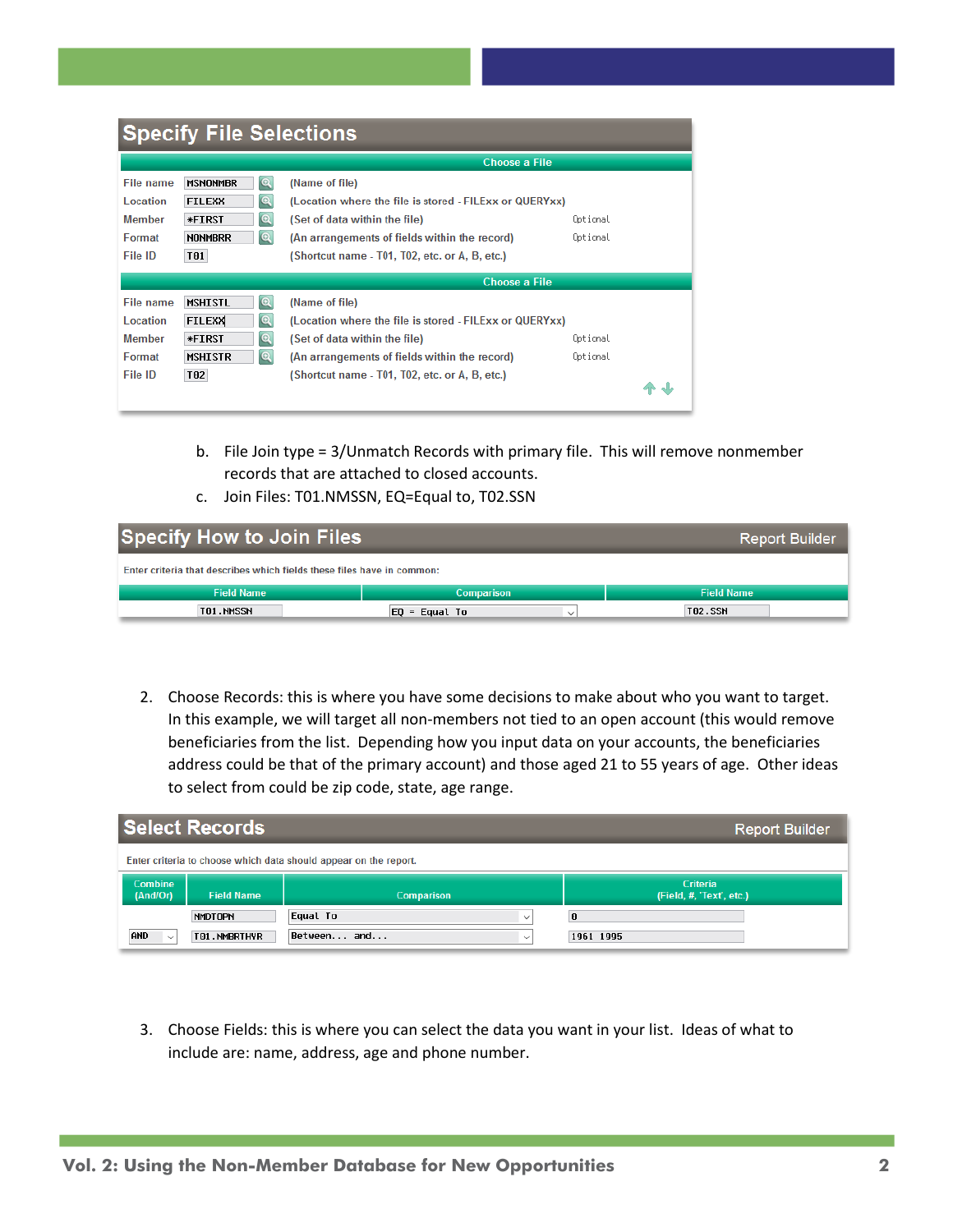#### **Select and Sequence Fields**

| Seq | <b>Field Name</b> | <b>Text</b>           | Length         | <b>Dec</b> |
|-----|-------------------|-----------------------|----------------|------------|
| 10  | T01.NMLNAME       | Last Name             | 15             |            |
| 20  | TO1.NMFNAME       | First Name            | 14             |            |
| 30  | T01.NMMIDIN       | Middle Initial        | 1              |            |
| 40  | T01.NMADDR1       | Address Line 1        | 25             |            |
| 50  | T01.NMADDR2       | <b>Address Line 2</b> | 25             |            |
| 60  | T01.NMCITY        | City                  | 20             |            |
| 70  | TO1.NMSTATE       | State                 | $\overline{2}$ |            |
| 80  | T01.NMZIPCD       | Zip code              | $\mathbf{q}$   | $\theta$   |
| 90  | T01.NMBTDATE      | Birth Date (MMDDYY)   | 6              | 0          |
| 100 | T01.NMPHAREA      | Phone Area Code       | 3              | $\theta$   |
| 110 | T01.NMPHNUMB      | <b>Phone Number</b>   | 7              | O          |

Type sequence number (0.9999) for the names of up to 500 fields to appear in the report.

- 4. Choose output
	- a. Select Database File and Detailed, and press Enter
	- b. Name your file (ex: nonmember) and press Enter

#### **Database File Output**

| The name of a new or existing file to store your report output |  |  |  |  |
|----------------------------------------------------------------|--|--|--|--|
|                                                                |  |  |  |  |
| For a new file, specify:                                       |  |  |  |  |
|                                                                |  |  |  |  |
|                                                                |  |  |  |  |
|                                                                |  |  |  |  |

- c. Press F3 to run the Query
- d. Name your Query

| Session 0 CU*BASE GOLD Edition - Exit this Query |                                                                                              |  |  |  |
|--------------------------------------------------|----------------------------------------------------------------------------------------------|--|--|--|
| $\vee$ Save query definition                     |                                                                                              |  |  |  |
| Interactivelu<br>Run<br>$\checkmark$             |                                                                                              |  |  |  |
| (Name)<br><b>NONMEMBER</b><br>Query              |                                                                                              |  |  |  |
| Library                                          | $\Omega$<br>(Name)<br><b>OUERYGD</b>                                                         |  |  |  |
| Text<br>List of nonmembers aged 21-55            |                                                                                              |  |  |  |
| <b>Authority</b>                                 | $\bigcirc$ *all $\bigcirc$ *change $\bigcirc$ *exclude $\bigcirc$ *libertaut $\bigcirc$ *use |  |  |  |
|                                                  |                                                                                              |  |  |  |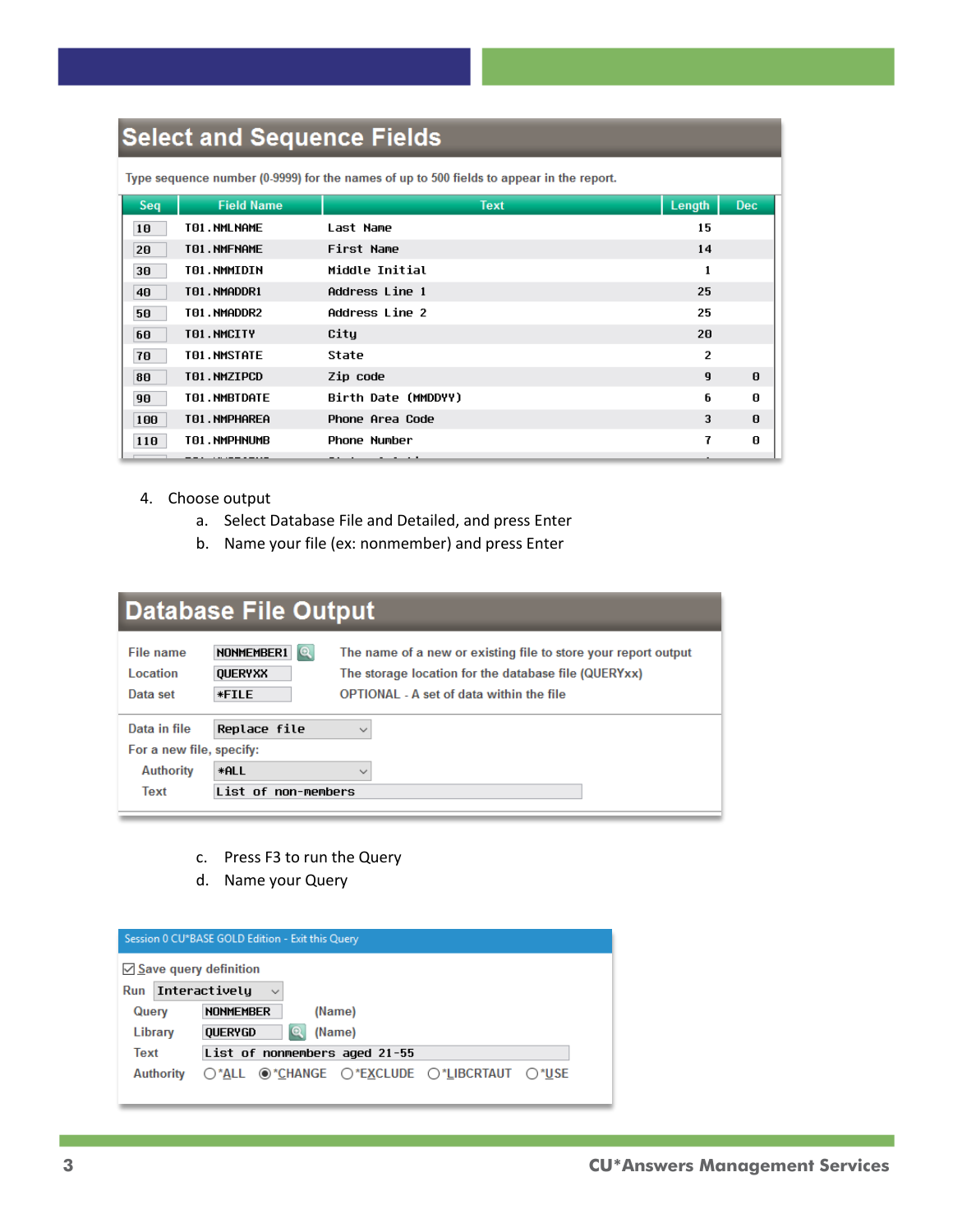- 5. Press Enter: this will run the Query and create your non-member mailing list. You will see a message on the bottom of your screen that says your file was created.
- 6. Once your report has been created, you will need to File Transfer it to your computer.

#### **What Do I Do with the List?**

Once you have your list created you could do a few different things. You could design a postcard and print labels with your list, you could draft a letter for a mailing or even a call campaign. This is a sample of a postcard offering a Make the Switch for a checking account. This one is branch specific with an emphasis on our Greenville and Belding branches (choose Records included zip codes for those areas).

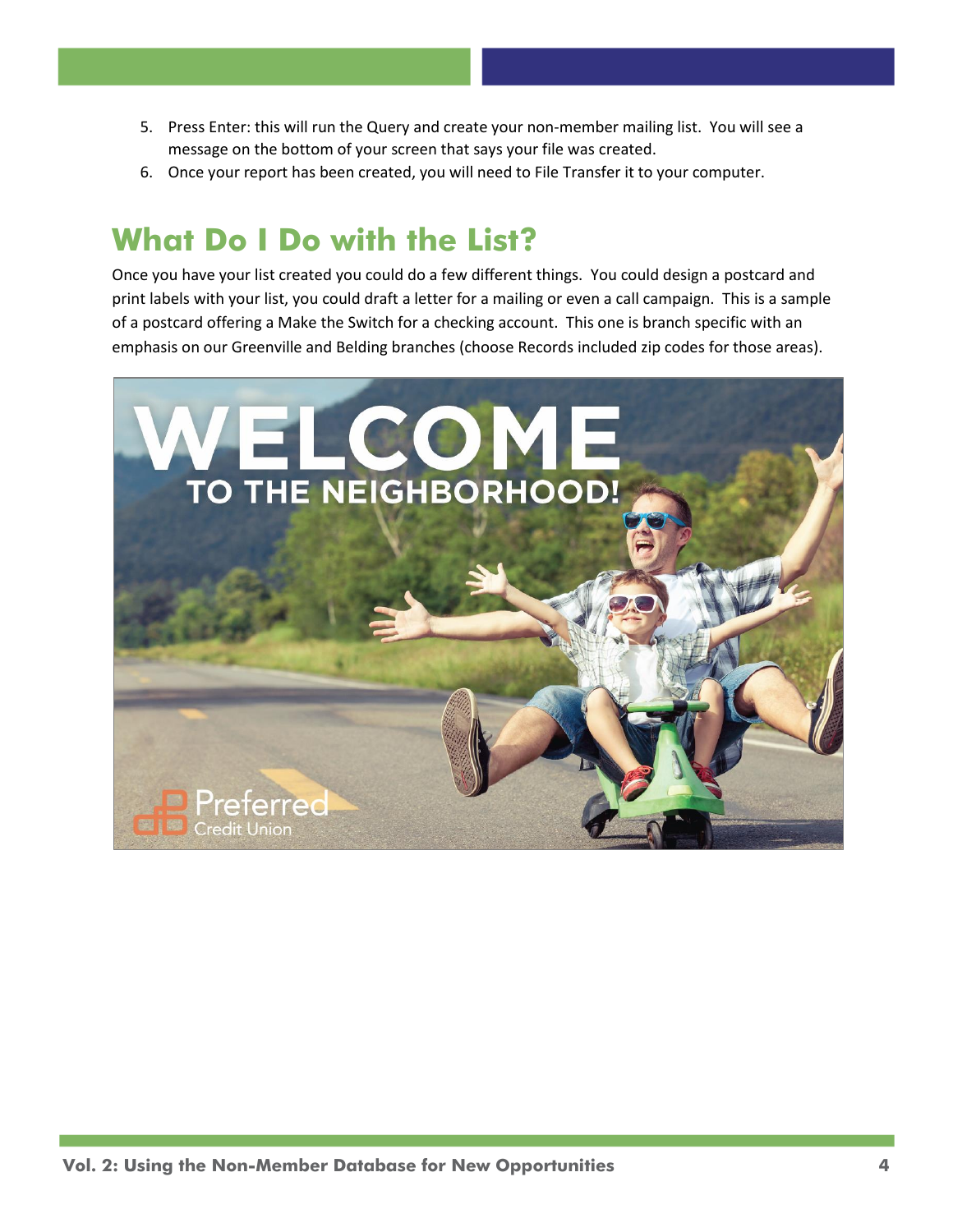| <b>Referred</b><br>Credit Union<br>Your Preferred Financial Partner                                                                                                                                                                | Visit PreferredCU.org<br>or Call 1-800-328-4131<br><b>fi</b> c                              |                                                                                                                                                                                                                                                                                                                                                                                                                                                                                                                                                                                                                                                                                                                                                                                                                                                                                                                                                                                                       |
|------------------------------------------------------------------------------------------------------------------------------------------------------------------------------------------------------------------------------------|---------------------------------------------------------------------------------------------|-------------------------------------------------------------------------------------------------------------------------------------------------------------------------------------------------------------------------------------------------------------------------------------------------------------------------------------------------------------------------------------------------------------------------------------------------------------------------------------------------------------------------------------------------------------------------------------------------------------------------------------------------------------------------------------------------------------------------------------------------------------------------------------------------------------------------------------------------------------------------------------------------------------------------------------------------------------------------------------------------------|
| <b>WELCOME TO THE NEIGHBORHOOD!</b><br>Open a FREE Checking Account with Preferred<br>Credit Union and receive \$100 for making PCU your<br>Preferred Financial Partner!*                                                          |                                                                                             | <b>PRODUCTS &amp; SERVICES</b><br><b>Savings Accounts</b><br>$\bullet$<br><b>FREE Checking Accounts</b><br>$\bullet$<br><b>FREE VISA Debit Cards</b><br>$\bullet$<br><b>FREE Text Banking</b><br>٠                                                                                                                                                                                                                                                                                                                                                                                                                                                                                                                                                                                                                                                                                                                                                                                                    |
| <b>LOCAL BRANCH LOCATIONS</b><br><b>GREENVILLE BRANCH</b><br><b>BELDING BRANCH</b><br>534 N. Lafayette<br>7473 N. Storey Rd.<br>Greenville, MI 48838<br><b>Belding, MI 48809</b><br>Phone: (616) 754-7192<br>Phone: (616) 794-2505 | <b>OTHER BRANCH LOCATIONS:</b><br>Grand Rapids, Ludington,<br><b>Hastings and Kalamazoo</b> | <b>FREE Mobile Banking App.</b><br>۰<br><b>FREE Online Banking &amp; Bill Pay</b><br>٠<br>Christmas & Vacation Clubs<br>۰<br><b>Certificate of Deposit</b><br>$\bullet$<br>Platinum VISA Credit Card Rewards<br>٠<br><b>IRA &amp; HSA Accounts</b><br>$\bullet$<br>Auto, RV & Boat Loans<br>٠<br>Mortgage & Home Equity Loans<br>$\bullet$<br><b>Signature Loans</b><br>$\bullet$<br>Preferred Pay - Person to Person Payments<br>$\bullet$<br>5,000+ Shared Branching Nationwide<br>$\bullet$<br>30,000+ Surcharge FREE ATM's<br>*Credit restrictions apply. Must qualify for a FREE checking account and complete ten<br>debit card transactions in the first 90 days. Promotion for new FREE checking accounts<br>only. A new FREE checking account is defined as anyone who has not had a checking<br>account with PCU for at least one year. Must be 18 or older. \$100 is paid out in the<br>form of a Visa gift card. See a team member for details. Offer subject to change without<br>notice |

#### Another idea for text:

WE KNOW THAT YOU HAVE SOME GREAT CHOICES WHEN IT COMES TO CHOOSING YOUR FINANCIAL INSTITUTION… BUT OUR NAME IS PREFERRED CREDIT UNION FOR A REASON.

YOU CAN EARN \$100 FOR MAKING THE PREFERRED SWITCH. AS YOU CAN IMAGINE THERE ARE SOME RESTRICTIONS, BUT WE PROMISE THEY ARE PRETTY EASY. COME INTO OUR BRANCHES AND LEARN WHY WE WANT TO BE YOUR PREFERRED CREDIT UNION. CHECK US OUT ONLINE AT WWW.PREFERREDCU.ORG OR CALL 1-800-328-4131.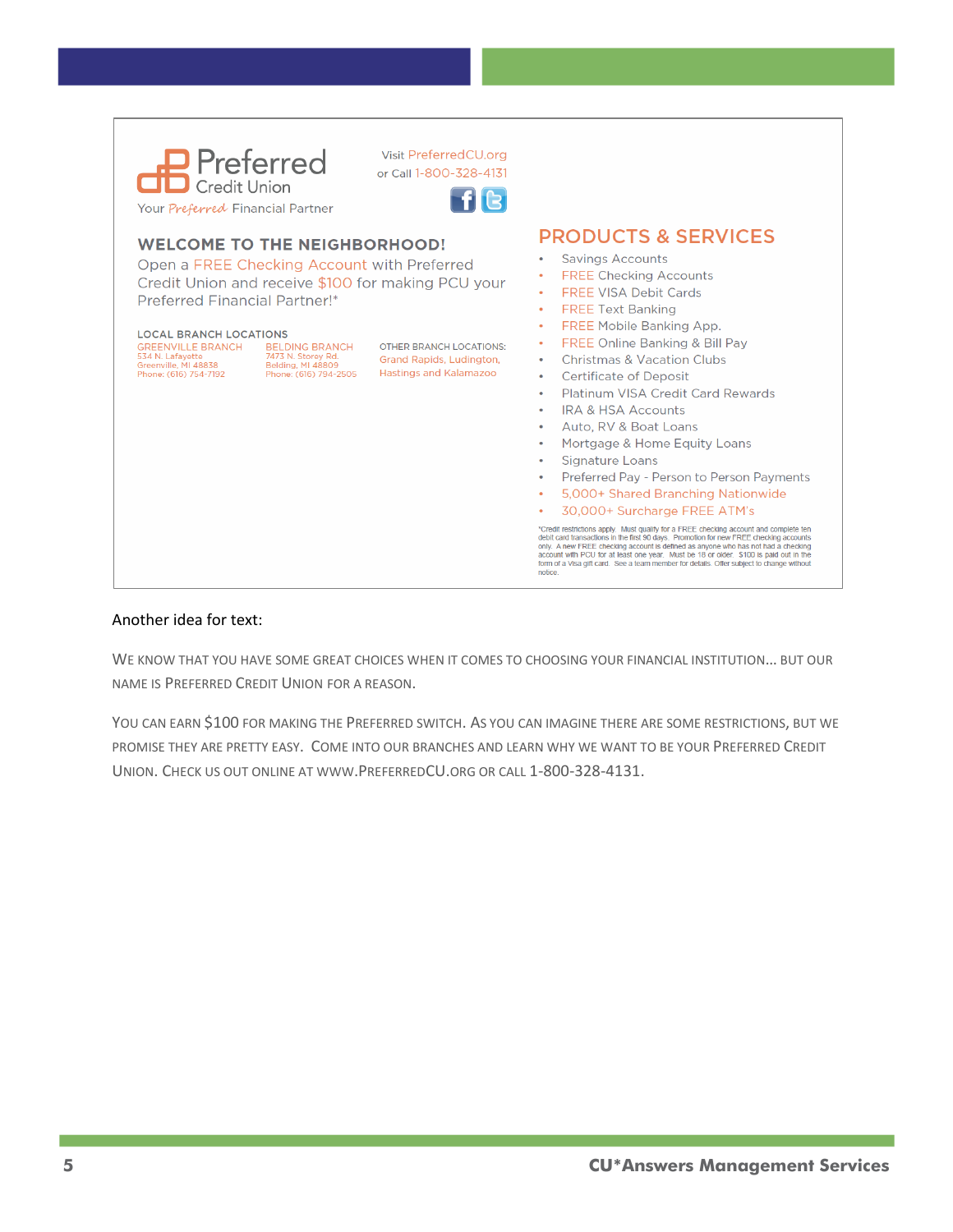### **Tactics for Keeping this Data Fresh**

If you think this campaign is valuable, then you have a responsibility to keep the database updated. After all, the results will only be as good as the data you put in. So how might you keep the non-member database fresh and valuable?

#### **Collecting Better Data When Adding Non-Members**

Throughout the day, non-member records are added for a variety of reasons. Shared branching, adding a joint owner or beneficiary, co-signers on loans, etc. How diligent is your staff when it comes to adding information into the non-member record? Are they copying the primary membership's address information just to fill in the necessary fields? Are they skipping all the non-mandatory fields?

If your teams are doing the bare minimum to get the record in there, coach your team on collecting accurate and additional information on the individual.

#### **Consider Shopping for Leads**

Think about buying leads from third parties and then importing them into CU\*BASE. This is an easyalbeit not free—way to accumulate a larger pool of individuals to target, and gathering accurate data in bulk.